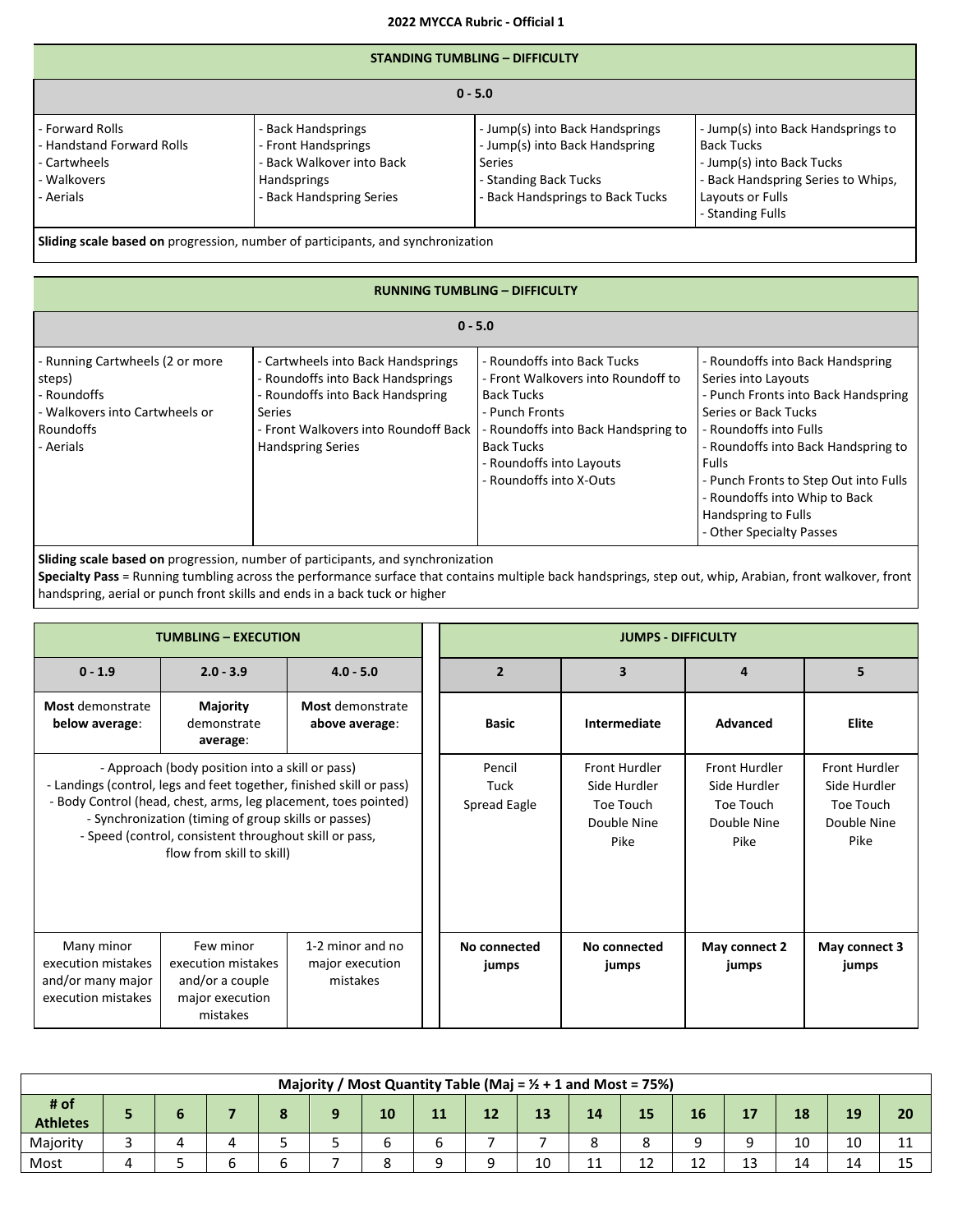| <b>JUMPS – EXECUTION</b>                  |                                                    |                                                                                                                                                                                                                             |                              |                                    |  |  |  |
|-------------------------------------------|----------------------------------------------------|-----------------------------------------------------------------------------------------------------------------------------------------------------------------------------------------------------------------------------|------------------------------|------------------------------------|--|--|--|
| $0 - 1.9$                                 | $2.0 - 3.9$                                        | $4.0 - 5.9$                                                                                                                                                                                                                 | $6.0 - 7.9$                  | $8.0 - 10$                         |  |  |  |
| <b>Most</b> demonstrate<br>below average: | Less than majority<br>demonstrate average:         | <b>Majority demonstrate</b><br>average:                                                                                                                                                                                     | Most demonstrate<br>average: | Most demonstrate<br>above average: |  |  |  |
|                                           |                                                    | - Proper Body Position (chest, legs and arms placement)<br>- Height / Flexibility Level<br>- Pointed Toes<br>- Landing Feet Together<br>- Synchronization / Timing<br>- Proper Approach (timing, accuracy, synchronization) |                              |                                    |  |  |  |
| Most = 75% of team                        | Three different jumps required by most of the team |                                                                                                                                                                                                                             |                              |                                    |  |  |  |

| <b>TRANSITIONS AND FLOW</b>                                                                                                                                                                               |                                                                                                                                                                                                                        |                                                                                                                                                                                                                       |  |  |  |
|-----------------------------------------------------------------------------------------------------------------------------------------------------------------------------------------------------------|------------------------------------------------------------------------------------------------------------------------------------------------------------------------------------------------------------------------|-----------------------------------------------------------------------------------------------------------------------------------------------------------------------------------------------------------------------|--|--|--|
| $1.0 - 1.9$                                                                                                                                                                                               | $2.0 - 3.9$                                                                                                                                                                                                            | $4.0 - 5.0$                                                                                                                                                                                                           |  |  |  |
| - Major issues during transitions<br>(bumping, excessive travel)<br>- Minimal incorporation of skills<br>during transitions<br>- Choppy, lacks cohesion,<br>excessive down time<br>- Slow pace of routine | - Some issues during transitions<br>(bumping, excessive travel)<br>- Average incorporation of skills<br>during transitions<br>- Average coordination among all<br>elements of the routine<br>- Average pace of routine | - Clean transitions<br>- Excellent incorporation of skills<br>during transitions<br>- Uncluttered changes between<br>segments<br>- Strong coordination among all<br>elements of the routine<br>- Fast pace of routine |  |  |  |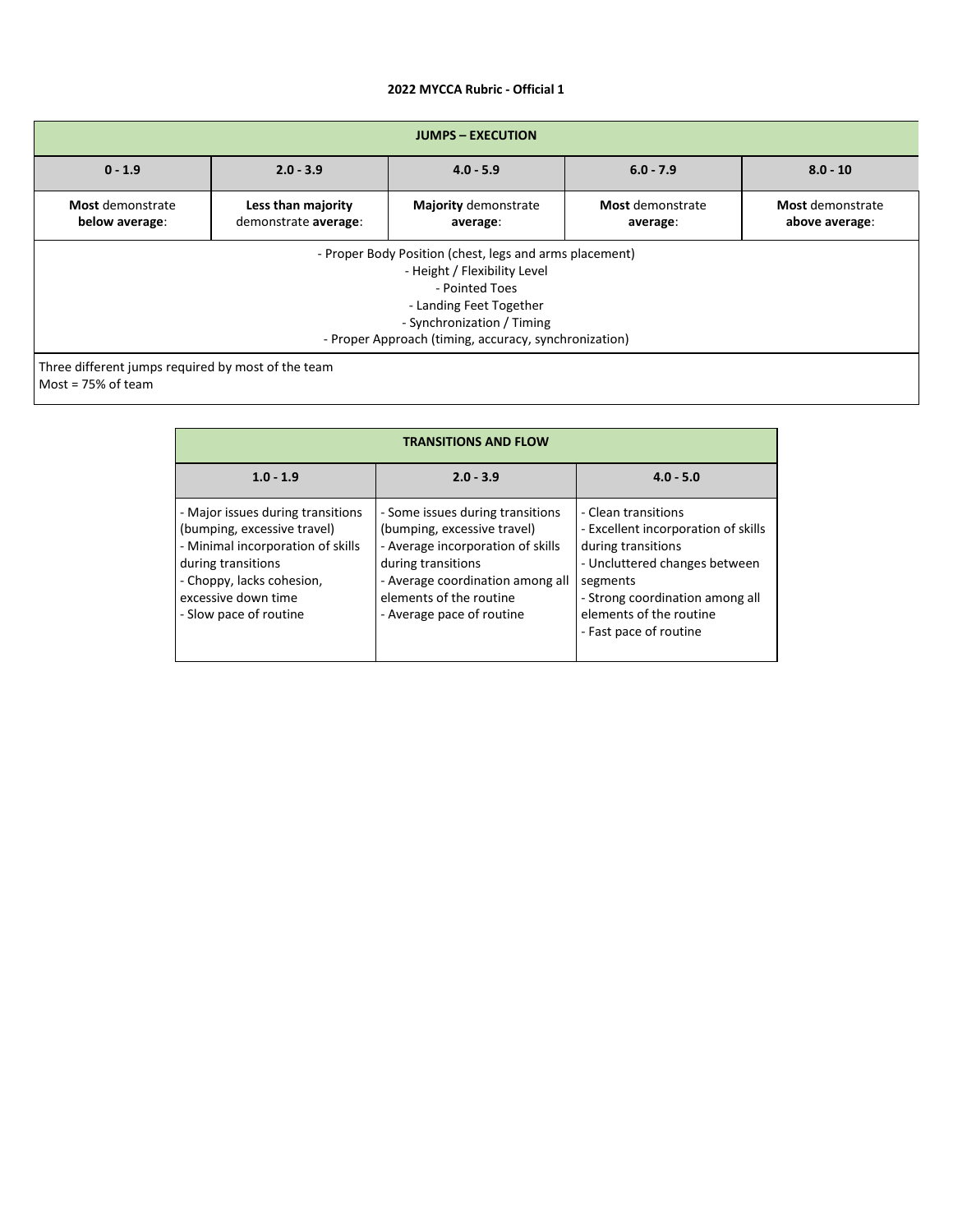|                               | <b>MOTIONS: CHEER</b><br><b>EXECUTION</b>                                                                                                                         |             | <b>MOTIONS: JUMP</b><br><b>EXECUTION</b>                                                                                                                          |             |                 | <b>MOTIONS: STUNTS / PYRAMID</b><br><b>EXECUTION</b>                                                                                                              |             |                 |
|-------------------------------|-------------------------------------------------------------------------------------------------------------------------------------------------------------------|-------------|-------------------------------------------------------------------------------------------------------------------------------------------------------------------|-------------|-----------------|-------------------------------------------------------------------------------------------------------------------------------------------------------------------|-------------|-----------------|
| $0 - 1.9$                     | $2.0 - 3.9$                                                                                                                                                       | $4.0 - 5.0$ | $4.0 - 5.0$<br>$0 - 1.9$<br>$2.0 - 3.9$                                                                                                                           |             |                 | $0 - 1.9$                                                                                                                                                         | $2.0 - 3.9$ | $4.0 - 5.0$     |
| Most                          | <b>Most</b>                                                                                                                                                       | Majority    | Most                                                                                                                                                              | <b>Most</b> | <b>Majority</b> | <b>Most</b>                                                                                                                                                       | Most        | <b>Majority</b> |
| demonstrate                   | demonstrate                                                                                                                                                       | demonstrate | demonstrate                                                                                                                                                       | demonstrate | demonstrate     | demonstrate                                                                                                                                                       | demonstrate | demonstrate     |
| below average: above average: |                                                                                                                                                                   | average:    | below average: above average:                                                                                                                                     |             | average:        | below average: above average:                                                                                                                                     |             | average:        |
|                               | - Pace / Sharp Precision<br>- Synchronization / Timing<br>- Arm Placement / Angles<br>- Variety in Motions<br>- Wrist Placement / Fists<br>- Uniform in Placement |             | - Pace / Sharp Precision<br>- Synchronization / Timing<br>- Arm Placement / Angles<br>- Variety in Motions<br>- Wrist Placement / Fists<br>- Uniform in Placement |             |                 | - Pace / Sharp Precision<br>- Synchronization / Timing<br>- Arm Placement / Angles<br>- Variety in Motions<br>- Wrist Placement / Fists<br>- Uniform in Placement |             |                 |

|                                                       | <b>DANCE EXECUTION</b><br><b>CHEER MOTIONS</b>                                                                                                                                                                                                                                                                                |                                     |                                                             | <b>DANCE EXECUTION</b><br><b>FLOORWORK / LEVELS</b>                                                                                                                                                                              |                                     |                                                                                                                                                                                                                                                                                                        | <b>DANCE EXECUTION</b><br><b>FOOTWORK / PACING</b> |                                     |  |
|-------------------------------------------------------|-------------------------------------------------------------------------------------------------------------------------------------------------------------------------------------------------------------------------------------------------------------------------------------------------------------------------------|-------------------------------------|-------------------------------------------------------------|----------------------------------------------------------------------------------------------------------------------------------------------------------------------------------------------------------------------------------|-------------------------------------|--------------------------------------------------------------------------------------------------------------------------------------------------------------------------------------------------------------------------------------------------------------------------------------------------------|----------------------------------------------------|-------------------------------------|--|
| $0 - 1.9$                                             | $2.0 - 3.9$                                                                                                                                                                                                                                                                                                                   | $4.0 - 5.0$                         | $4.0 - 5.0$<br>$0 - 1.9$<br>$2.0 - 3.9$                     |                                                                                                                                                                                                                                  | $0 - 1.9$                           | $2.0 - 3.9$                                                                                                                                                                                                                                                                                            | $4.0 - 5.0$                                        |                                     |  |
| Most<br>demonstrate<br>below average: above average:  | Most<br>demonstrate                                                                                                                                                                                                                                                                                                           | Majority<br>demonstrate<br>average: | <b>Most</b><br>demonstrate<br>below average: above average: | Most<br>demonstrate                                                                                                                                                                                                              | Majority<br>demonstrate<br>average: | Most<br>demonstrate                                                                                                                                                                                                                                                                                    | Most<br>demonstrate                                | Majority<br>demonstrate<br>average: |  |
|                                                       | - Complexity and Execution of Movements<br>- Synchronization in Overall Choreography<br>- Uniform Placement/Angles of Limbs/Body<br>- Sharp Precision<br>- Full Extension of Motions<br>- Variety in Motions<br>- Confidence and ability to connect with<br>audience - Projection, expression, energy,<br>entertainment value |                                     |                                                             | - Spacing - Consistent and even positioning<br>throughout<br>- Transitions - Seamless, quick and creative<br>- Formation Changes - Varied formation changes<br>- Use of floor - Level/group work, visual appeal,<br>use of space |                                     | below average: above average:<br>- Incorporation and Movement of Footwork -<br>Both feet, one foot or stationary feet are used<br>throughout performance<br>- In Step with Music, Overall Timing and<br>Knowledge of Choreography<br>- Pace of Dance<br>- Basic Rhythm and Musicality<br>- Cleanliness |                                                    |                                     |  |
| Four consecutive 8-counts of full team dance required |                                                                                                                                                                                                                                                                                                                               |                                     |                                                             |                                                                                                                                                                                                                                  |                                     |                                                                                                                                                                                                                                                                                                        |                                                    |                                     |  |

| <b>FORMATIONS AND SPACING</b>                                                   |                                                                                                                           |                                                                                                  |  |  |  |
|---------------------------------------------------------------------------------|---------------------------------------------------------------------------------------------------------------------------|--------------------------------------------------------------------------------------------------|--|--|--|
| $1.0 - 1.9$                                                                     | $2.0 - 3.9$                                                                                                               | $4.0 - 5.0$                                                                                      |  |  |  |
| - Unclear formations<br>- Little variety<br>- Spacing off throughout<br>routine | - Formations demonstrate<br>alignment, symmetry and<br>good use of floor<br>- Some variety<br>- Minor problems in spacing | - Clear, visually effective<br>formations<br>- Lots of variety<br>- Minimal or no spacing errors |  |  |  |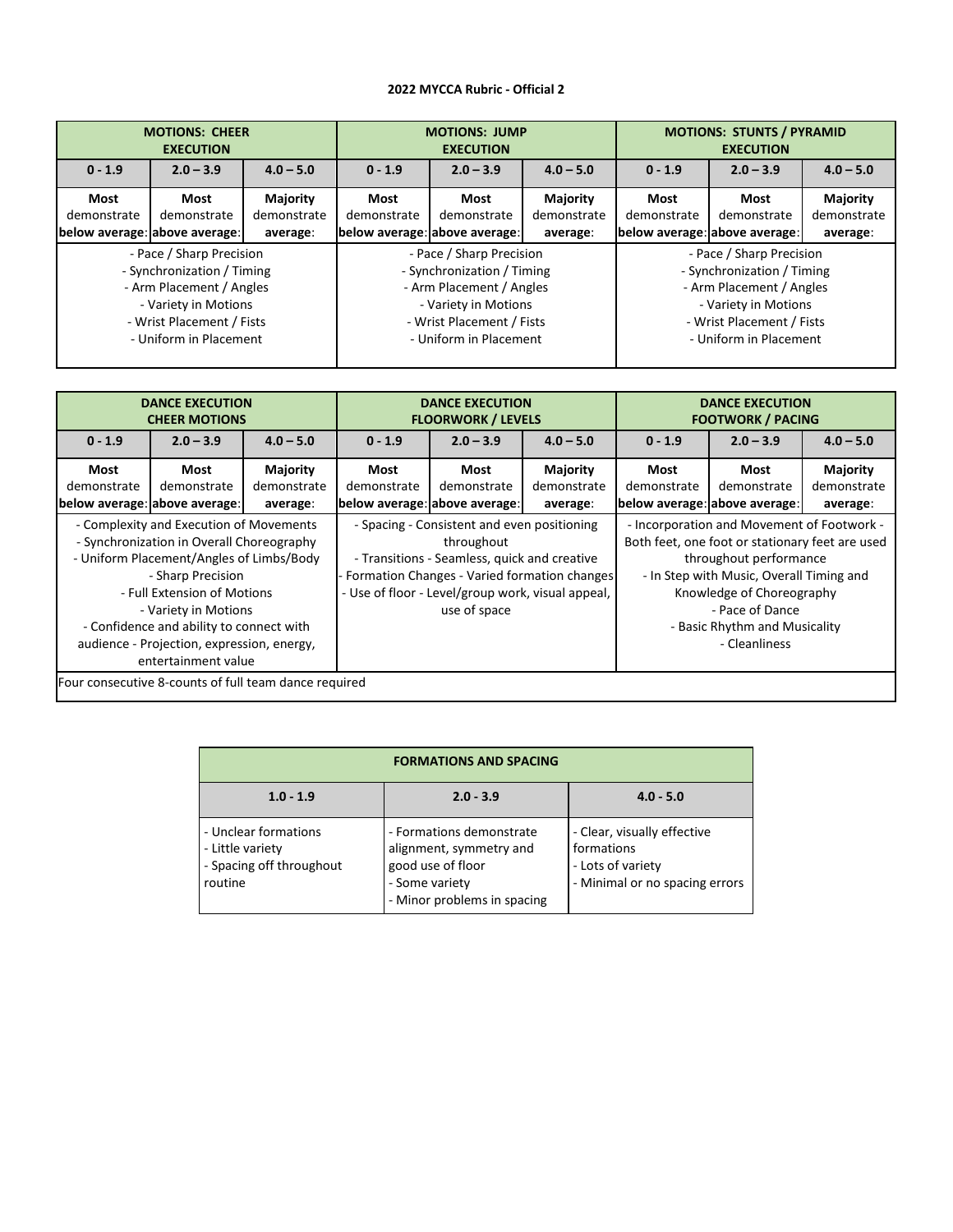|                                                                                        | <b>PARTNER STUNT - DIFFICULTY</b>                                                |                                                                                                                                                                                                                                                                                                                          |                                                                                                                                                      |                                                                                                                                                                                    |  |  |  |  |
|----------------------------------------------------------------------------------------|----------------------------------------------------------------------------------|--------------------------------------------------------------------------------------------------------------------------------------------------------------------------------------------------------------------------------------------------------------------------------------------------------------------------|------------------------------------------------------------------------------------------------------------------------------------------------------|------------------------------------------------------------------------------------------------------------------------------------------------------------------------------------|--|--|--|--|
| $0 - .9$                                                                               | $1 - 1.9$                                                                        | $2 - 2.9$                                                                                                                                                                                                                                                                                                                | $3 - 3.9$                                                                                                                                            | $4 - 5$                                                                                                                                                                            |  |  |  |  |
|                                                                                        |                                                                                  | <b>Non-Release Skills</b>                                                                                                                                                                                                                                                                                                |                                                                                                                                                      |                                                                                                                                                                                    |  |  |  |  |
| - Thigh Stand<br>- Thigh Prep Hitch<br>- Shoulder Sit<br>- Flat Back<br>- Straddle Sit | - Prep<br>- Prep Level Hitch<br>- Shoulder Stand<br>- 1 Leg Prep                 | Extension<br><b>Retake Extension</b>                                                                                                                                                                                                                                                                                     | - Straight Up to Post / Lib<br>- Straight Up to Body Position                                                                                        | - Lib Power Press<br><b>Body Position Power</b><br>Press                                                                                                                           |  |  |  |  |
|                                                                                        |                                                                                  | <b>Release Skills</b>                                                                                                                                                                                                                                                                                                    |                                                                                                                                                      |                                                                                                                                                                                    |  |  |  |  |
| N/A                                                                                    | - Below Prep level release to<br>below Prep level stunt                          | - Switch Up to 1 Leg Prep                                                                                                                                                                                                                                                                                                | - Partial Twisting Transitions to<br>Side/Prone/Cradle<br>- 1 Leg Prep Tick Tock<br>- Switch Up to Post / Lib                                        | - Full Twisting Tick Tock to<br>1 leg Prep<br>- Full Twisting Switch Up<br>to 1 Leg Prep<br>- Low to High Lib<br>- Switch Up to Body<br>Position<br>- Low to High Body<br>Position |  |  |  |  |
|                                                                                        |                                                                                  | <b>Twisting Skills</b>                                                                                                                                                                                                                                                                                                   |                                                                                                                                                      |                                                                                                                                                                                    |  |  |  |  |
| N/A                                                                                    | - ¼ Up to Prep<br>- 1/2 Up to Prep<br>- Rewind to Load<br>- 1/2 Up to 1 Leg Prep | - 1⁄4 Up to Extension<br>- 1/2 Up to Extension<br>- Full Up to Prep<br>- Full Up to 1 Leg Prep                                                                                                                                                                                                                           | - 1/2 Up to Lib<br>- 1/2 Up to Body Position                                                                                                         | - Full Up to Extension<br>- Full Up to Lib/Body<br>Position                                                                                                                        |  |  |  |  |
| The above list is not all-inclusive                                                    | If less than the required number of skills are hit, the score will be lowered    | Must hit a minimum of 3 different stunt skills by majority of groups to score in a particular range (see chart)<br>Teams do not need to demonstrate skills in multiple categories (Non-Release, Release, and Twisting)<br>number of bases used, and amount of team participation (most participation will score higher). | When scoring difficulty within a range, judges will take into account the following factors: entries and dismounts, how each skill is completed, the |                                                                                                                                                                                    |  |  |  |  |

**Modified skills** (such as using front spots or faux ups), or less than majority participation will decrease the skill's value.

**Twisting** – When scoring difficulty, judges will take into account the following: minimum movements of bases, limited number and type of connections between bases and top, top person's beginning and ending position, and completion of the skill.

**Body Position** = A position where a top person pulls in a 1 leg stunt showing flexibility (stretch, bow & arrow, arabesque, scale, scorpion, etc.).

|                                            | <b>PARTNER STUNT - EXECUTION</b>                                           |                                                                                                                                                                                                    |                                                                    |                                              |  |  |  |
|--------------------------------------------|----------------------------------------------------------------------------|----------------------------------------------------------------------------------------------------------------------------------------------------------------------------------------------------|--------------------------------------------------------------------|----------------------------------------------|--|--|--|
| $0 - 1.9$                                  | $2.0 - 3.9$                                                                | $4.0 - 5.9$                                                                                                                                                                                        | $6.0 - 7.9$                                                        | $8.0 - 10$                                   |  |  |  |
| Most demonstrate<br>below average:         | Less than majority<br>demonstrate average:                                 | Majority demonstrate<br>average:                                                                                                                                                                   | Most demonstrate<br>average:                                       | Most demonstrate<br>above average:           |  |  |  |
|                                            |                                                                            | - Synchronization / Timing, Pace, Control and Flow<br>- Technique of Bases (arms, legs, backs)<br>- Technique of Tops (body control, flexibility, motion placement, legs)<br>- Stability of Stunts |                                                                    |                                              |  |  |  |
| Many major AND minor<br>execution mistakes | Many minor execution<br>mistakes<br>OR<br>Many major execution<br>mistakes | A few minor mistakes AND 1<br>major mistake<br>OR<br>A few major execution<br>mistakes                                                                                                             | 1-2 minor execution<br>mistakes<br>OR<br>1 major execution mistake | 1-2 minor AND no major<br>execution mistakes |  |  |  |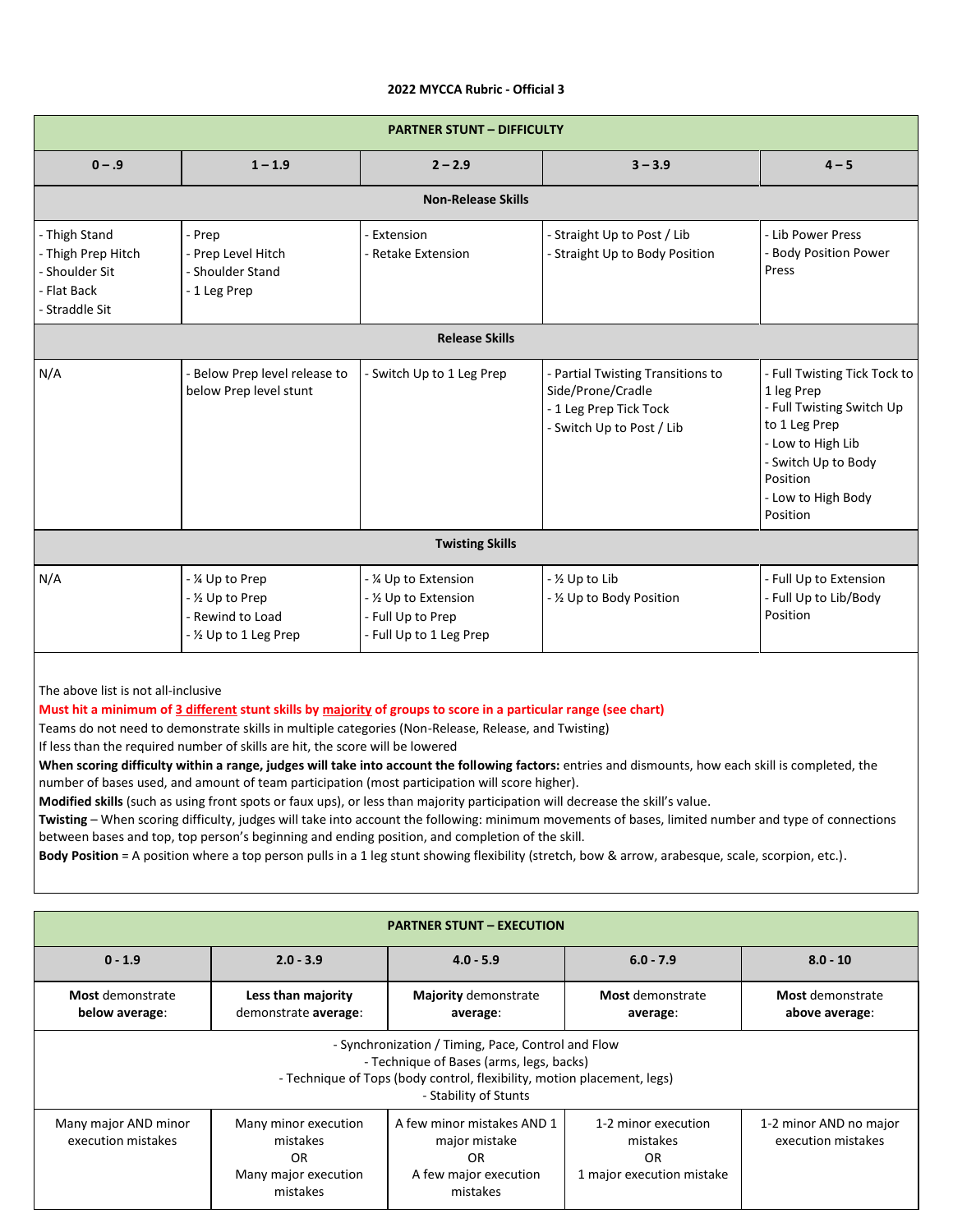|                                            |                                                                                                                              | <b>PYRAMID - DIFFICULTY</b>                                                                                                 |                                                                                                                                                                                                                                       |                                                                                                                                                                                          |
|--------------------------------------------|------------------------------------------------------------------------------------------------------------------------------|-----------------------------------------------------------------------------------------------------------------------------|---------------------------------------------------------------------------------------------------------------------------------------------------------------------------------------------------------------------------------------|------------------------------------------------------------------------------------------------------------------------------------------------------------------------------------------|
| $0 - .9$                                   | $1 - 1.9$                                                                                                                    | $2 - 2.9$                                                                                                                   | $3 - 3.9$                                                                                                                                                                                                                             | $4 - 5$                                                                                                                                                                                  |
|                                            |                                                                                                                              | Non-Release Skills / Transitions                                                                                            |                                                                                                                                                                                                                                       |                                                                                                                                                                                          |
| - Thigh level or below<br>connected stunts | - Straight up two feet or<br>single leg variations at Prep<br>level or below<br>- Inverted stunts to Prep<br>level and below | - Straight up Extended level<br>two feet OR Single Leg<br>variations<br>- Full Up to Prep level and<br>below                | - 1/2 up to Lib or body<br>position<br>- Inverted stunts to<br>Extended - 2 bracers                                                                                                                                                   | - Full Up to Extended Lib<br>- Inverted stunts to<br>Extended (1 bracer)<br>- Full up to Extended Body<br>Position<br>- Inverted stunts involving<br>twisting to Extended (2<br>bracers) |
|                                            |                                                                                                                              | <b>Released Transitions</b>                                                                                                 |                                                                                                                                                                                                                                       |                                                                                                                                                                                          |
| N/A                                        | - From load to Prep with<br>bracers below prep level<br>- Released transitions at<br>Prep or below (2 bracers)               | - Released transition to<br>Extended level two feet (2<br>bracers)<br>- Released transitions at Prep<br>or below (1 bracer) | - Released transition to<br>Extended level one foot (2<br>bracers)<br>- Released transitions<br>landing in Extended two feet   involving twisting or<br>(1 bracer)<br>- Braced inverted stunts<br>released to Prep level and<br>below | - Released transitions<br>landing in Extended one<br>foot (1 bracer)<br>- Released transition<br>inversion that lands<br>Extended (2 bracers)                                            |
|                                            |                                                                                                                              | <b>Braced Rolls / Flips</b>                                                                                                 |                                                                                                                                                                                                                                       |                                                                                                                                                                                          |
| N/A                                        | - Back rolling transition to<br>Prep and below<br>- Flipping transition landing<br>below Prep level                          | - Forward flip to cradle (1<br>bracer)<br>- Back rolling transition to<br>Extended (2 bracers)                              | - Side Sumi landing in prep<br>- Flipping transition landing<br>at Prep level                                                                                                                                                         | - Flipping transition starting<br>below Prep level landing<br>Extended<br>- Flipping transition starting<br>at Prep or above landing<br>Extended                                         |

The above list is not all-inclusive

**Must hit a minimum of 3 different pyramid skills using most of the team to score in a particular range**

Teams do not need to demonstrate skills in all three categories (Non-Released, Released, and Braced Rolls/Flips)

If less than the required number of skills are hit, the score will be lowered

**Pyramid will only be counted when** the top person connects with another top person during the performance

When scoring difficulty within a range, judges will take into account the following factors: variety and number of transitions, pace of skills, amount of team participation (full participation will score higher), and when the top becomes braced (from the ground up vs. during the skill vs. at the completion of the skill)

**Modified skills** (such as using front spots or faux ups) will decrease the skill's value

**Body Position** = A position where a top person pulls in a 1 leg stunt showing flexibility (stretch, bow & arrow, arabesque, scale, scorpion, etc.)